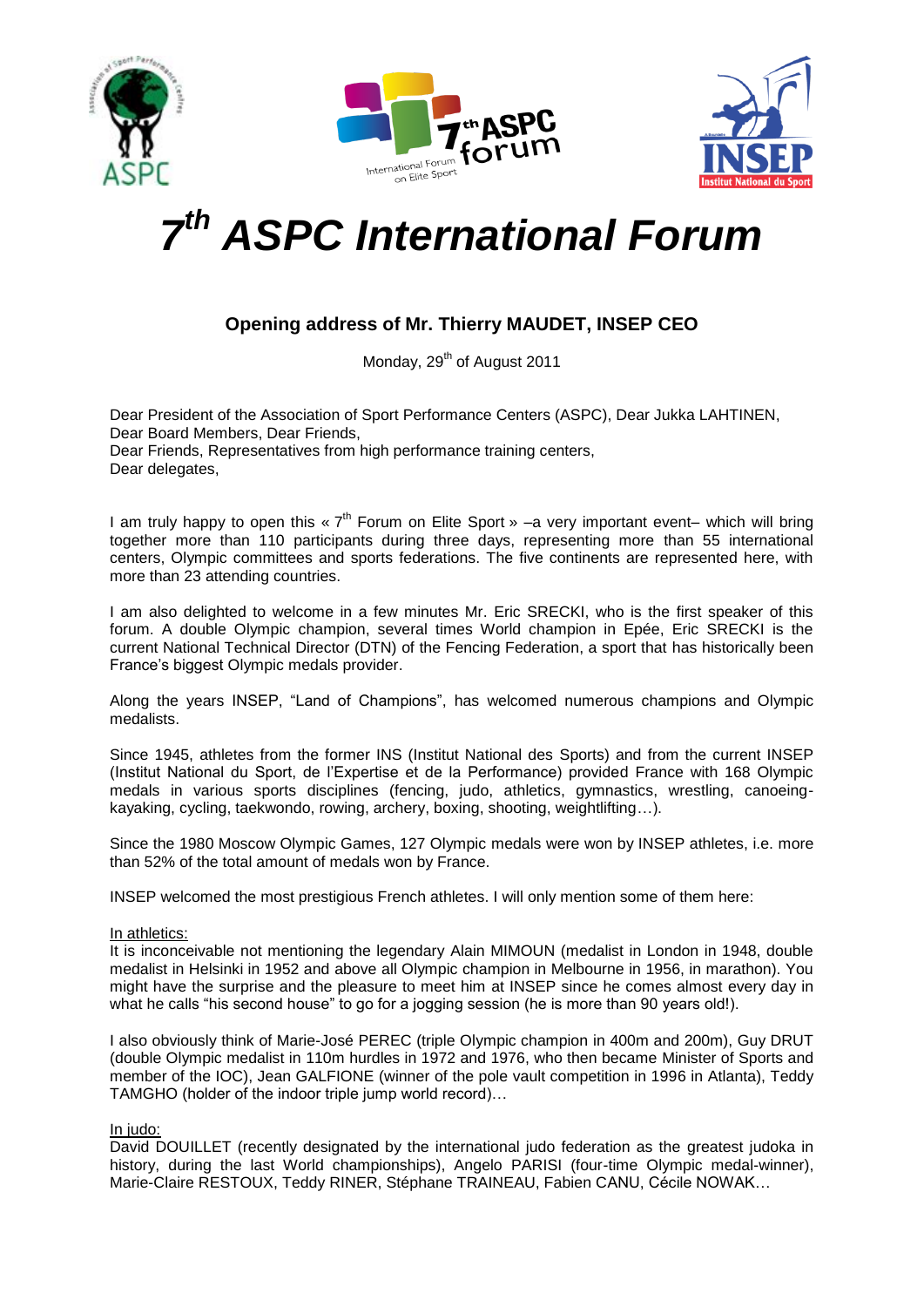#### In fencing:

Jean-François LAMOUR (triple Olympic medalist who initiated INSEP's ambitious renovation program when he was a Sports Minister [2002-2007]), Laura FLESSEL, Christian d'ORIOLA, Philippe RIBOUD, Eric SRECKI…

In cycling:

Florian ROUSSEAU (triple Olympic champion in track-cycling, currently a National coach within the "Pole France" of INSEP), Félicia BALLANGER…

#### In archery:

Sébastien FLUTE (Olympic champion in 1992), who you will meet during a roundtable.

In canoeing-kayaking:

Tony ESTANGUET, who will try to win his third Olympic title in 2012…

There are so many athletes, I can't mention them all.

INSEP also welcomes several "Pôles France" gathering the best young athletes in various sports disciplines. A great number of these young athletes formerly in "Pôles France" became top-level professional athletes:

- In basketball: Tony PARKER (triple NBA champion), Ronny TURIAF, Boris DIAW…
- In tennis: Amélie MAURESMO, Guy FORGET, Henri LECONTE, Jo-Wilfried TSONGA, Gaël MONFILS, Gilles SIMON…

INSEP is probably one of the oldest training centers in the world. Therefore it has a "history", but also a performance project for the future.

Since 2007, INSEP has been implementing a highly ambitious renovation program. It involves everything the Institute offers, that is to say its buildings, organisation, operating methods and intervention procedures.

The Institute's stated objective is on the one hand to permanently adapt answers given to the evolutions and constraints of performance nationally and internationally, respecting athletes' health, and on the other hand to answer to the athletes' diverse needs and expectations in terms of training and scholar, university and professional education.

Indeed, the top-level athletes' "dual career" (or "double success") remains a burning need, obviously supported with quality, innovative, ambitious solutions.

These are key-issues that you will address during this Forum.

INSEP also strives to strengthen the level of expertise of top management in French sports. It now incorporates the Paralympic dimension, in close cooperation with the federations concerned. As both the "Head of Network" and "Resources Centre" of French high-level sports, it offers a wide range of training paths, particularly in management of National teams and technical directors.

INSEP has more than 600 top-level athletes (380 boarders all year long, among which 140 U-18) and 150 associated training partners, spread into 27 "Pôles France" and preparing for major international sports competitions, under the supervision of 150 permanent coaches and staff, helped on specific occasions by more than 300 managers (physiotherapists, doctors, strength and conditioning coaches, technical staff…), all of this in an exceptional environment.

London 2012 Olympic and Paralympic Games are getting closer and closer. INSEP apprehends it with humility but also with confidence.

The stated objectives fixed by the Minister of Sports Mrs. Chantal JOUANNO are clear: 14 gold medals and at least as much medals as those won in 2008 in Beijing (40), the half of it having to be won by athletes from INSEP...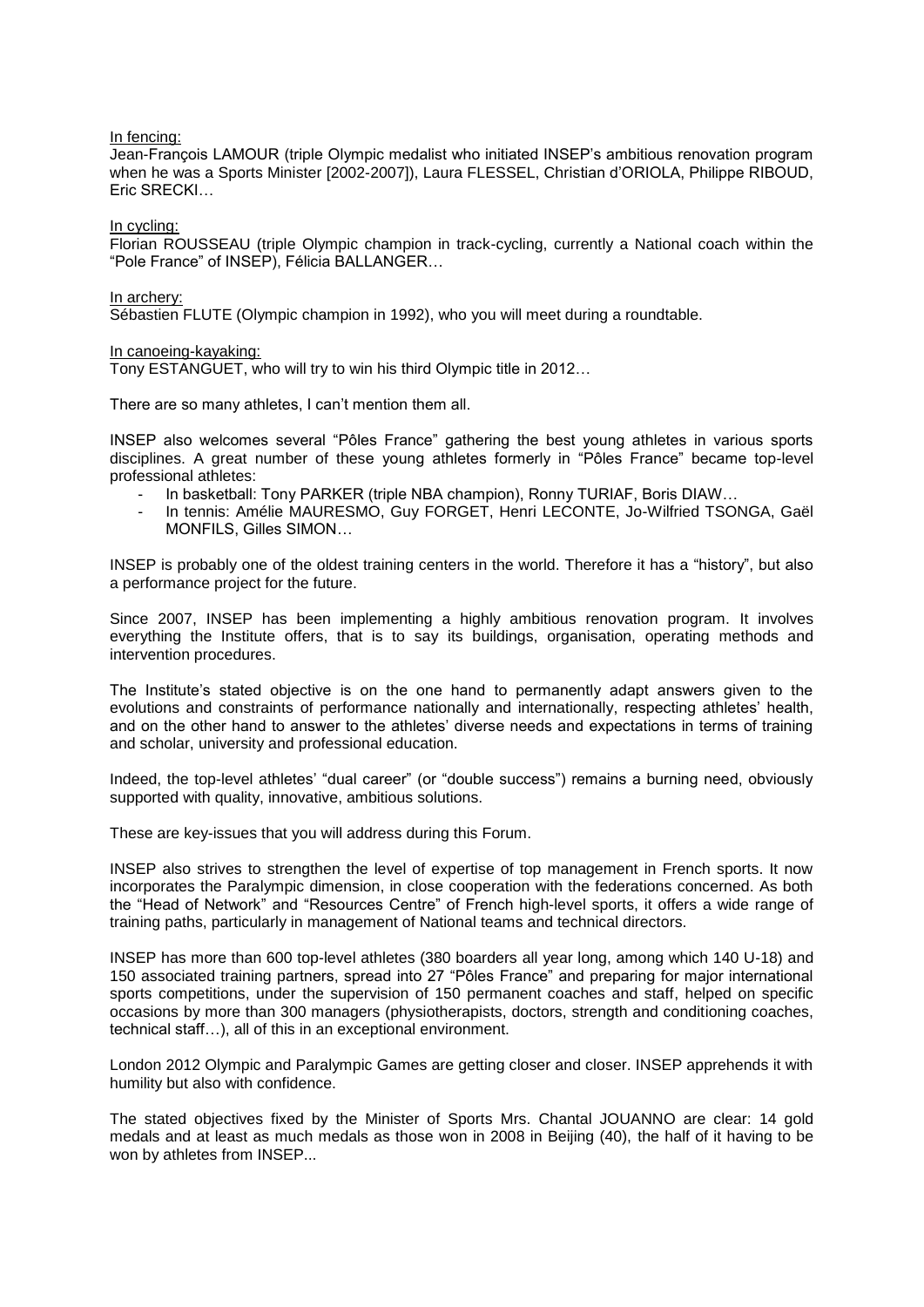The Institute (305 agents) also has research teams contributing to performance and support to athletes in the field of sciences. Its Medical Service, which is probably unique in the world, has as main objective to contribute to preserving athletes' health.

Among things less known (but you will discover it during your stay), INSEP also takes part in the publication and diffusion of knowledge in the field of high-level sports, thanks to the various services composing the MAPI (Media Library, Audiovisual, Image Library –Archives– and Publications Service). The promotion of its documentary resources is one of the strong axes of the Institute's strategy.

To manage its policy, INSEP benefits from:

- Renovated and high-quality sports facilities: you will see it during the short movie following my speech. The delivery of the last facilities, among which the Olympic swimming pool, is planned for 2014;
- An organisation that creates every day the conditions leading to the success and victory of French high-level sports, and helps actors in performance to face the major international challenges: i.e. winning Olympic, Paralympic and World titles, adapting to fierce competition, managing organisations in more and more complex environments, training and supporting technical staff, innovating and sharing the richest experiences.

Since my arrival at INSEP in March 2007, I have emphasized the place and role of the Direction of Communication, International Relations and Development (DirCRID) and encouraged my colleagues to get involved in top-importance international associations.

Welcoming major events such as the 11<sup>th</sup> ENSSEE Forum and  $8<sup>th</sup>$  ICCE Global Coach Conference a few days ago, and obviously this  $7<sup>th</sup>$  Elite Sport Forum, clearly illustrate this orientation.

The implementation of international relations and cooperation actions, as well as collaboration with French and foreign institutions, are strategic development axes for the Institute.

The close relations INSEP maintains and encourages with several foreign institutions are always a great source of experiences and discovery for those of my colleagues exchanging and visiting these institutions.

The IAHPSTC –Now ASPC– and INSEP have a long common history. When you have a look at the association's history, which is admirably presented by our friend Josep ESCODA on the ASPC website ("memory of the association"), you will note that INSEP was already there for the 1<sup>st</sup> Forum held in Sydney in 1999, and has since greatly contributed to the construction (co-founder in 2005) and development of the association, welcoming association meetings on four occasions (the last one being the 1<sup>st</sup> European Forum of the International Association of High Performance Sports Training Centers, in March 2009).

Two years ago, when I participated in the  $6<sup>th</sup>$  Forum on Elite Sport in Colorado Springs, with my colleagues (Jean-Claude VOLLMER, Agathe BARBIEUX and Nicolas BRETIN), I had the great pleasure to meet with representatives of "INSEPs from all around the world", to have particularly rich and enlightening discussions on "good (best) practices" in our respective institutions.

I hope this Forum will be the very expression of this thirst for exchanges and cooperation.

The ASPC, a young association born in 2005, has remarkably grown, moving from 15 centers in 2006 to more than 50 today. In addition, many centers are on their way to become members; this number should thus rapidly increase.

I am convinced this Forum will favor a new impulse for the development of the association and that wonderful training centers from Eastern Europe will soon come and join us.

I would like to congratulate the host of the 8<sup>th</sup> International Forum that will take place in Rio de Janeiro in 2013.